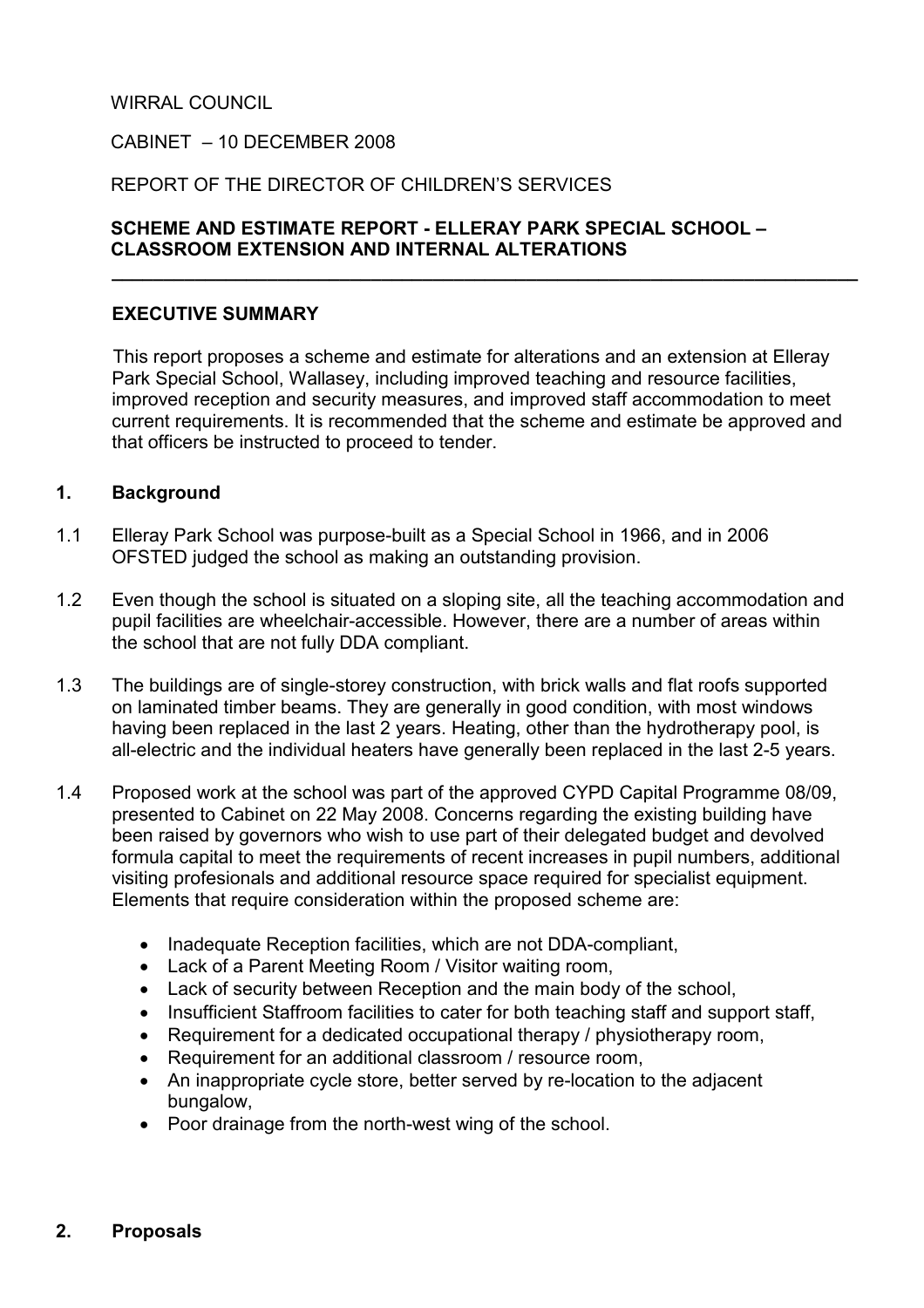- 2.1 The scheme addresses each of the above concerns, and it is proposed that the following steps are undertaken:
	- 1. A new foul drainage run be installed along the south-west boundary of the site, eliminating an inefficient section of drainage and picking-up the waste water from six classrooms en-route.
	- 2. The under-used and inadequate cycle store on the northwest elevation be demolished, and two new classrooms, with teaching areas of 47 sq.m and 55 sq.m. respectively, be constructed. It is important to note that there is only a net gain of one teaching space due to the reconfiguration required to make this scheme successful.
	- 3. The formation of an access corridor to the new classrooms through an existing teaching area, and the creation of a 40 sq.m Resource Room.
	- 4. An existing 66 sq.m classroom be sub-divided to form a new 47 sq.m Staffroom and 18 sq.m room for Occupational and Physio-therapists. Access to staff toilets will be adiusted to suit.
	- 5. The existing Staffroom and Secretary's Office be re-modelled as an enlarged Reception Office and a Parent Room / Visitor Waiting Area.
	- 6. A new entrance lobby / waiting area for visitors be constructed.
	- 7. Security between the Reception area and the main part of the school be improved by the installation of cross-corridor doors, with proximity access control to these doors, the front entrance doors, the new Staffroom, and each of the restricted areas off the Reception.
- 2.2 It is anticipated that the works be carried out in the following sequence (subject to acceptance of a suitable tender for the works by 31 March 2009) :
	- a. Installation of new external doors on 2 existing Classrooms during Easter break 2009.
	- b. Lower playground to be taken out of use for the duration of the external building works (May- August 2009) and stewarding arrangements instigated for all pupils to use the upper playground during this period. Contractor's site to be set-up and arrangements to be made with the Contractor to restrict site movements when pupils are being escorted to and from the upper playground.
	- c. Demolition of cycle store, site preparation for new classrooms, and drainage works April-May 2009.
	- d. Construction of the new Classrooms May-July 2009.
	- e. Break-through to new extension and formation of corridor in adjacent classroom August 2009.
	- f. Fit-out of new Staffroom and Physiotherapy Room August 2009.
	- g. New entrance lobby / waiting area constructed August 2009.
	- h. New Security Doors and access control system August 2009.
	- i. Fit-out of enlarged Secretary's Office August 2009.
	- j. Fit-out of Parent Room September 2009.
- 2.3 The current Building Regulations (Part L2B), which came into effect on 06 April 2006, require that, when carrying out an extension or major works to building services on an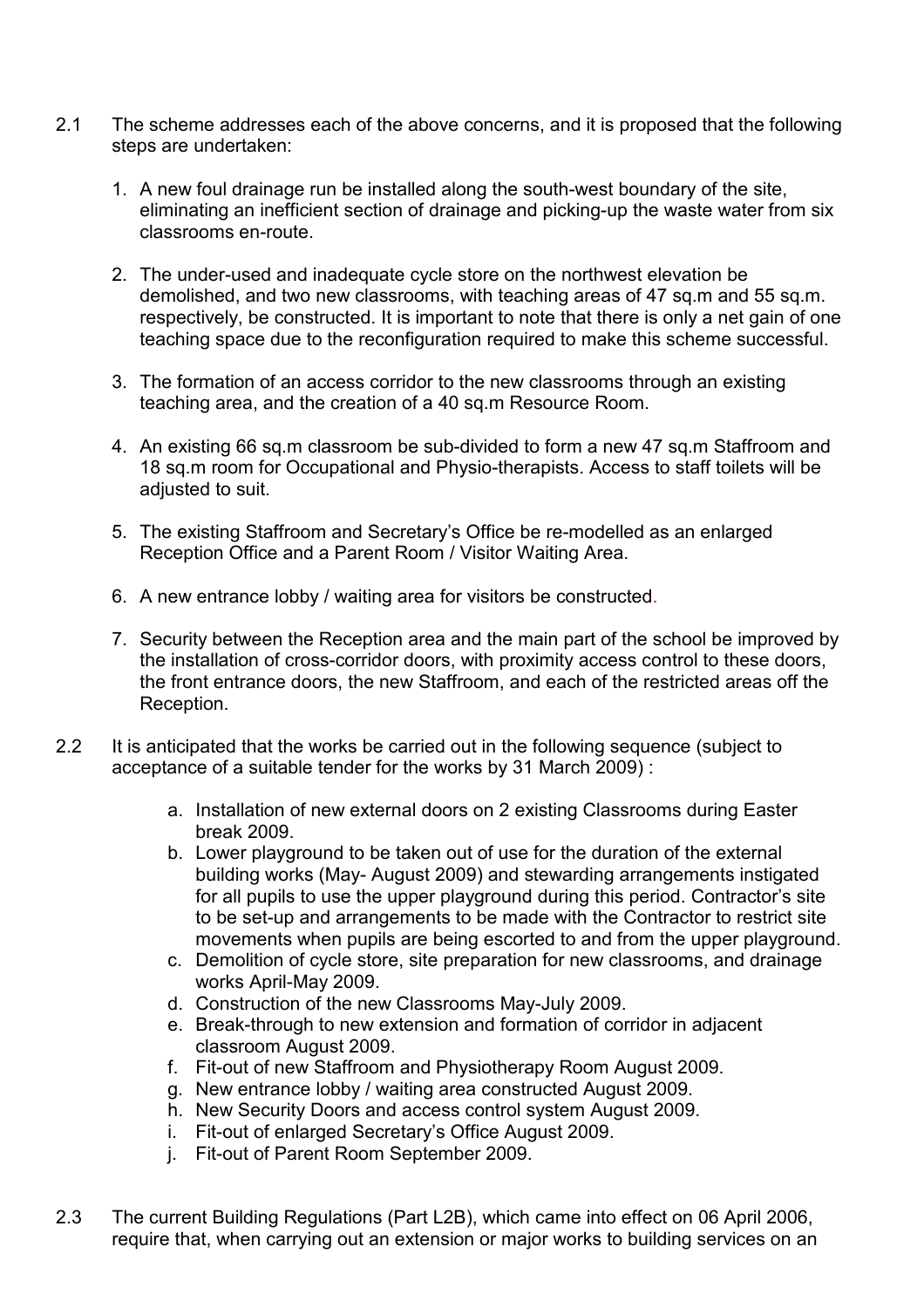existing building with a total useful floor area of over 1000 sq.m., 'consequential improvements' to the energy performance of the overall building shall be required where it is technically, functionally and economically feasible. The current overall useable floor area of the school is 1,715 sq.m.

2.4 The value of these consequential improvements shall generally be deemed under Requirement 17D to be not less than 10% of the value of the principal works. New double-glazed replacement windows and new energy-efficient electric heaters were installed at the school in 2006-2008, and these may be attributed to this area.

#### 3. Financial implications

- 3.1 All Professional Services for the scheme are being provided by staff within the Technical Services Department.
- 3.2 The Corporate Procurement Support Unit has been consulted and are satisfied with the procurement process implemented for this project.
- 3.2.1 The estimate for the proposed work is set out below with costing based on the proposals shown in plan on Drawing C18446/SK5, and suggested tender date within the first quarter of 2009.

|     | Erection of 2 new classrooms                                                                                                                               | £      | 206,600          |
|-----|------------------------------------------------------------------------------------------------------------------------------------------------------------|--------|------------------|
|     | Erection of new entrance lobby / waiting area                                                                                                              | £      | 20,000           |
|     | Alterations to existing teaching areas and creation of a Physio Room                                                                                       | £      | 17,600           |
|     | Alterations to Reception area and creation of Parent Room                                                                                                  | £      | 16,600           |
|     | Electrics, CCTV, Data and Heating<br>External works and drainage                                                                                           | £<br>£ | 38,000<br>29,000 |
|     | Demolition of former cycle store                                                                                                                           | £      | 500              |
|     | Contingencies                                                                                                                                              | £      | 5,000            |
|     | <b>SUB TOTAL</b>                                                                                                                                           | £      | 333,300          |
|     | Departmental Charges at 15% including: -<br>Professional Fees, Clerk Of Works Salary, CDM Coordinator<br><b>Building Regulation Fees and Planning Fees</b> |        |                  |
|     | <b>SUB TOTAL</b>                                                                                                                                           | £      | 49,995           |
|     | <b>TOTAL</b>                                                                                                                                               | £      | 383,295          |
| 3.4 | Funding for the proposed scheme is as follows:                                                                                                             |        |                  |
|     | Modernisation Fund 2008/09                                                                                                                                 | £      | 150,000          |
|     | Modernisation Fund 2009/10                                                                                                                                 | £      | 20,000           |
|     | <b>Delegated School Budget</b>                                                                                                                             | £      | 103,896          |
|     | School devolved formula capital                                                                                                                            | £      | 66,104           |
|     | LA Schools Access Initiative 2009/10                                                                                                                       | £      | 43,295           |
|     | TOTAL                                                                                                                                                      |        | £ 383,295        |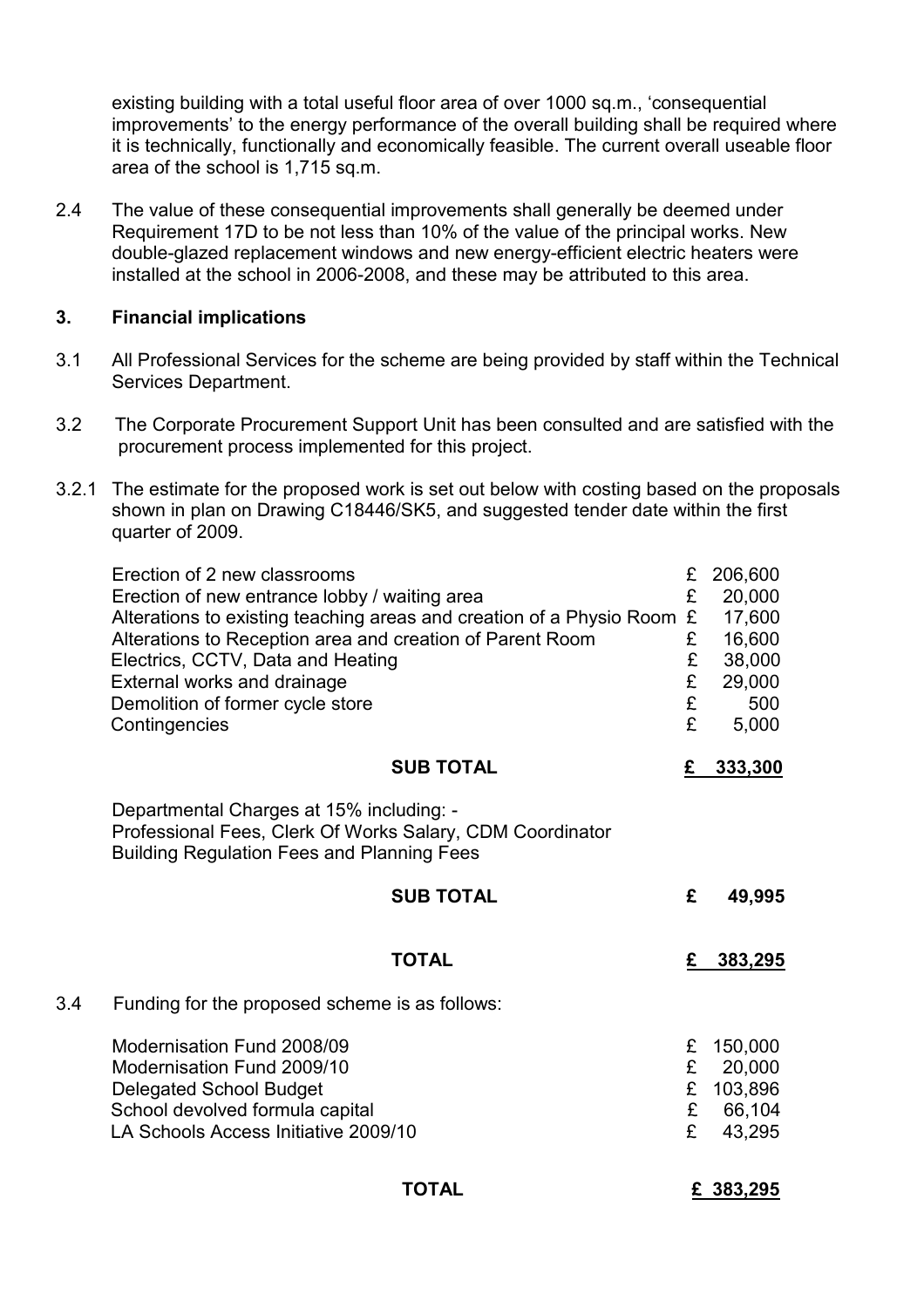# 4. Staffing implications

4.1 There are no staffing implications for the school within the proposals during or following completion.

## 5. Equal opportunities implications

- 5.1 There are no implications in this report for equal opportunities in relation to women, ethnic minorities, or the elderly.
- 5.2 Access will be provided for children and adults with disabilities to all areas of the proposed scheme.

# 6. Community safety implications

6.1 The design of this project will take into account best practice to reduce the risk of crime and the local crime reduction officer will be consulted.

# 7. Local Agenda 21 implications

- 7.1 The new extension will incorporate the latest technology features for sustainable building and the use of materials which will provide a large degree of de-construction and recycling ability.
- 7.2 Thermal insulation is to be provided to meet the standards and guidelines recommended by the DCSF in the school premises regulations 1996 and part L2 of the Building Regulations. The design will also follow the DETR/DCSF guidelines for "Energy efficient design of new buildings and extensions for schools and colleges."
- 7.3 Low energy electrical fittings together with an intelligent lighting system, solar glass to prevent heat gain, heating controls and water saving devices will all be used as far as possible to help reduce the consumption of natural resources.
- 7.4 All timber used will be from sustainable sources as by regulated by the FSC (Forestry Stewardship Council) or equivalent.
- 7.5 The successful contractor will be requested to employ 60% local labour and source materials from local suppliers once construction commences, this will be monitored by officers involved in the contract.
- 7.6 A "Site Waste Management Plan" will be incorporated in line with recent statutory requirements.

### 8. Planning implications

8.1 Planning permission and building regulations approval will be required for this scheme. Building regulations and planning applications will be submitted by the Technical Services Department based at Cheshire Lines building.

### 9. Anti-poverty implications

9.1 There are none arising directly from this report.